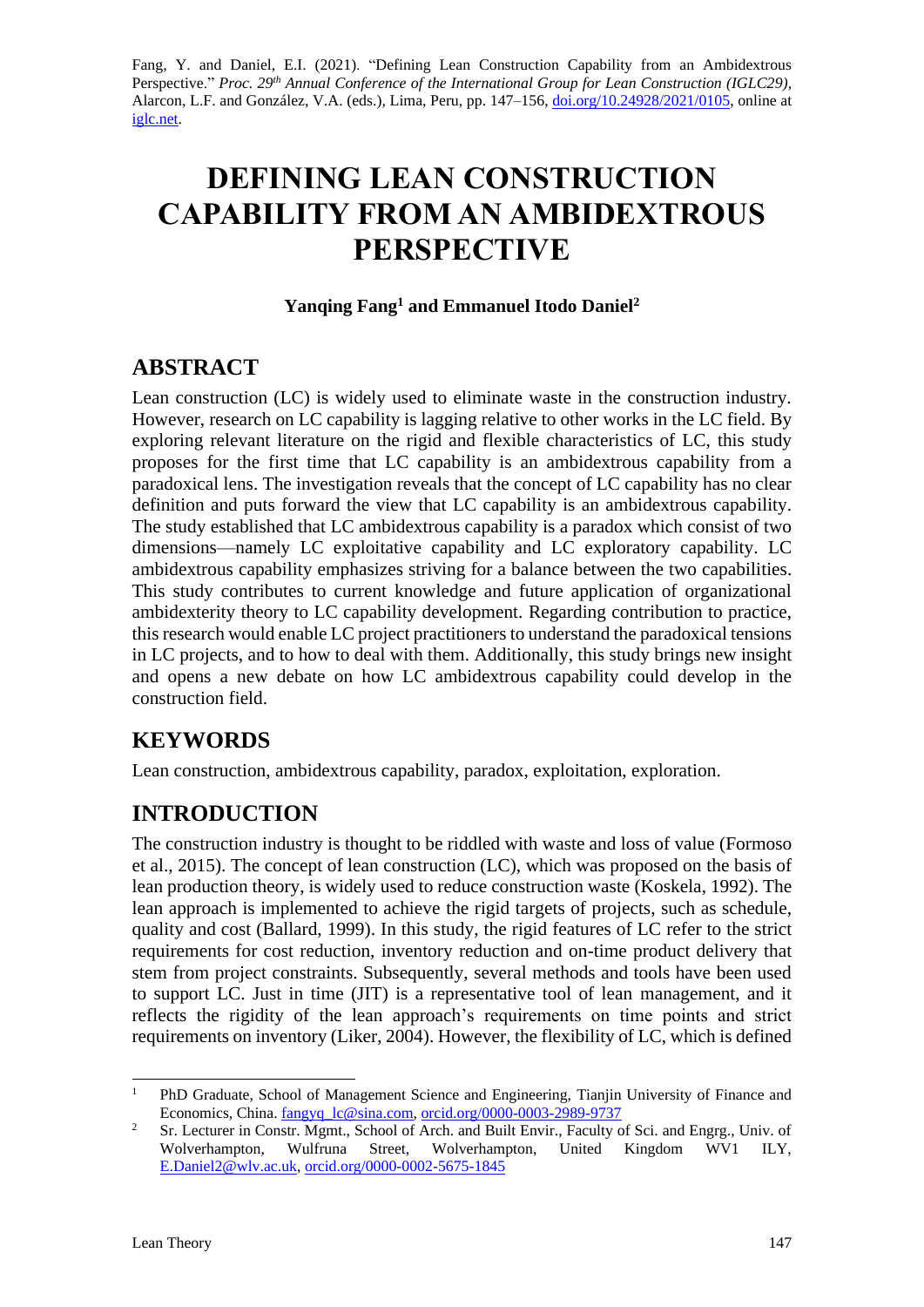in this study as the characteristics to adjust and adapt to the changing environment, has not received equal attention. With construction projects becoming larger and more complex and the construction environment becoming more dynamic and uncertain, increasing attention has been paid to the adaptive capability or positive response of a project to uncertainty (Ballard & Tommelein, 2012). From the perspective of complex systems, some variability may be beneficial to the survival of a system (Saurin & Rooke, 2020), which also reflects LC's adaptation or response to the complex environment. For instance, buffers are designed in a project to prevent the impact of variability and resource starvation (Hopp & Spearman, 1996). Flexible capability strategies can sometimes be the most valid means to cope with construction variability and contribute to project performance by providing sufficient capability to protect resources from excessive consumption (Horman, 2001). However, the impact of LC capability on project performance is also worthy of further study.

Some studies have shown the rigid and flexible features in LC (Owen et al., 2006). However, these achievements cannot fully explain the whole nature of LC capability. Rigidity and flexibility—a pair of contradictory and symbiotic characteristics of LC—are termed 'LC ambidexterity' in this study. For a better appreciation and understanding of the application of lean in project organisation, lean capability should be viewed as ambidexterity from a paradoxical lens. This view brings in new insight on how to holistically view the impact of LC methodologies in project organisation.

Thus, this research aims to explore the ambidextrous characteristics of LC capability. The following questions are addressed: What is the current understanding of the two characteristics of LC? Are there underlying theories that could explain the relationship between these two characteristics? Can a better understanding of LC ambidextrous capability benefit their application in construction?

The method used in this investigation is a critical literature review. The structure of this paper is as follows. Firstly, a description of the rigidity and flexibility of LC and the understanding of the relationship between the two characteristics in the existing literature is provided, and the standpoint of the LC characteristics in this study is clarified. Secondly, an explanation is given for the theoretical foundation of the viewpoints put forward in this study, and the concept of LC ambidextrous capability is defined. Next, the different applications of LC ambidextrous capability in construction are discussed, and factors that promote the balanced development of LC ambidextrous capability are explained. The paper ends with conclusions and contribution.

### **CURRENT UNDERSTANDING OF THE RIGIDITY AND FLEXIBILITY OF LEAN CONSTRUCTION**

In the field of manufacturing, discussions have emerged about some ambidextrous elements in lean and its antecedents. For example, Toyota's lean manufacturing system is an example of a 'coordination capability' to achieve a high level of alignment between its production resources or design elements (Fujimoto, 2014). The tension between rational planning and evolutionary adaptation were also emphasised by Fujimoto (2007). The famous Deming Circle contains two attitudes towards variability. Reduce variability through continuous improvement, and cope with variability through continuously improving technology. According to Deming, it is not enough to aim at customer satisfaction on the production line. Rather, it is necessary to go beyond short-term goals, keep learning and take service improvement as the permanent goal (Deming, 1982).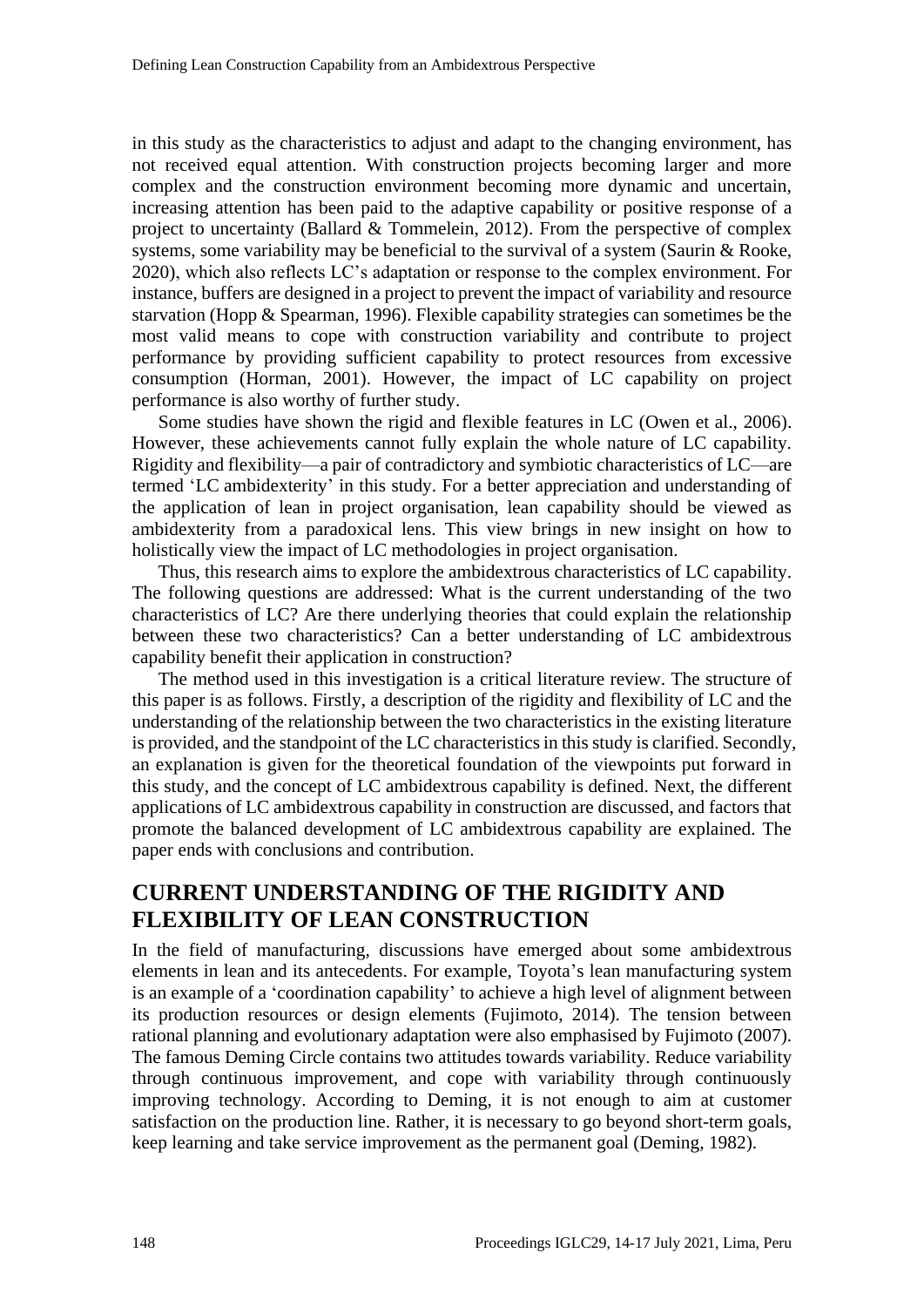In the LC field, these two characteristics of LC stem from the main understandings regarding variability in current literature. Variability is very common in construction projects and should be managed effectively (Thomas et al., 2002). It is defined as 'the fact or quality of being variable in some respect; tendency towards, capacity for, variation or change' (Oxford English Dictionary, 2020).

One mainstream view is that all variability should be reduced or eliminated. Based on statistical quality theory and queuing theory, efforts should be made to reduce the variability in significant product characteristics and the temporary variability of production flow (Sacks et al., 2009). There are many discussions on reducing variability. Koskela (2000) proposed that reducing variability within flow processes should be an intrinsic goal. The  $LPS^{TM}$  and the location-based management system are designed to decrease waste, increase productivity and shield construction activities from variability (Seppänen et al., 2010).

Another mainstream view is that not all variabilities should be eliminated. For example, people want buildings to look different (Tommelein, 2015), which requires the system to have the flexibility to adapt to different needs. For another example, the mismatches between supply and demand leads to variability, which is sometimes offset by a combination of buffers (Hamzeh, 2007). Proper buffering can make the project more JIT (Tommelein & Weissenberger, 1999). In this case, variability leads to more flexible solutions to changing circumstances, which is more conducive to the survival and development of the system.

The two different understandings of variability lead to the rigid and flexible treatment of variability presented in this study. The implication of this treatment is that the concept of LC capability should not only focus on achieving the rigid target alone but should also factor in the flexible characteristics equally because both contribute to the successful delivery of the project. Although the views of Fujimoto and Deming included the elements of the two characteristics of LC, the weakness of their theoretical foundation has led to a lack of attention to the equal treatment of the two characteristics. This research aims to introduce ambidexterity theory into the LC field and provide a theoretical explanation for the two characteristics of LC.

# **THEORETICAL EXPLANATION**

#### **PARADOXICAL THINKING**

According to Smith and Lewis (2011, p. 86), a paradox is defined as a series of 'contradictory yet interrelated elements that exist simultaneously and persist over time'. These elements contain potential tensions and react to embrace these tensions simultaneously (Smith & Lewis, 2011). Dilemma and paradox are sometimes interchanged in conventional use, but there is an important difference between the two concepts. In a dilemma, choices are made after weighing the pros and cons, while the significance of paradox is that such a choice should not be made. The value obtained from paradoxical thinking comes from this duality (Storey & Salaman, 2009). Paradoxical tensions may exist in various forms at different levels; they may be unique at each level, or a paradox exists simultaneously at all levels, or the tension of paradoxes nested and concatenated at one level gives rise to new tensions at another (Smith & Lewis, 2011).

Lean projects are temporary production systems designed to maximise value and minimise waste while delivering products (Ballard & Howell, 2003). Still, some paradoxes remain in LC projects and might be reinforced by lean. For example, one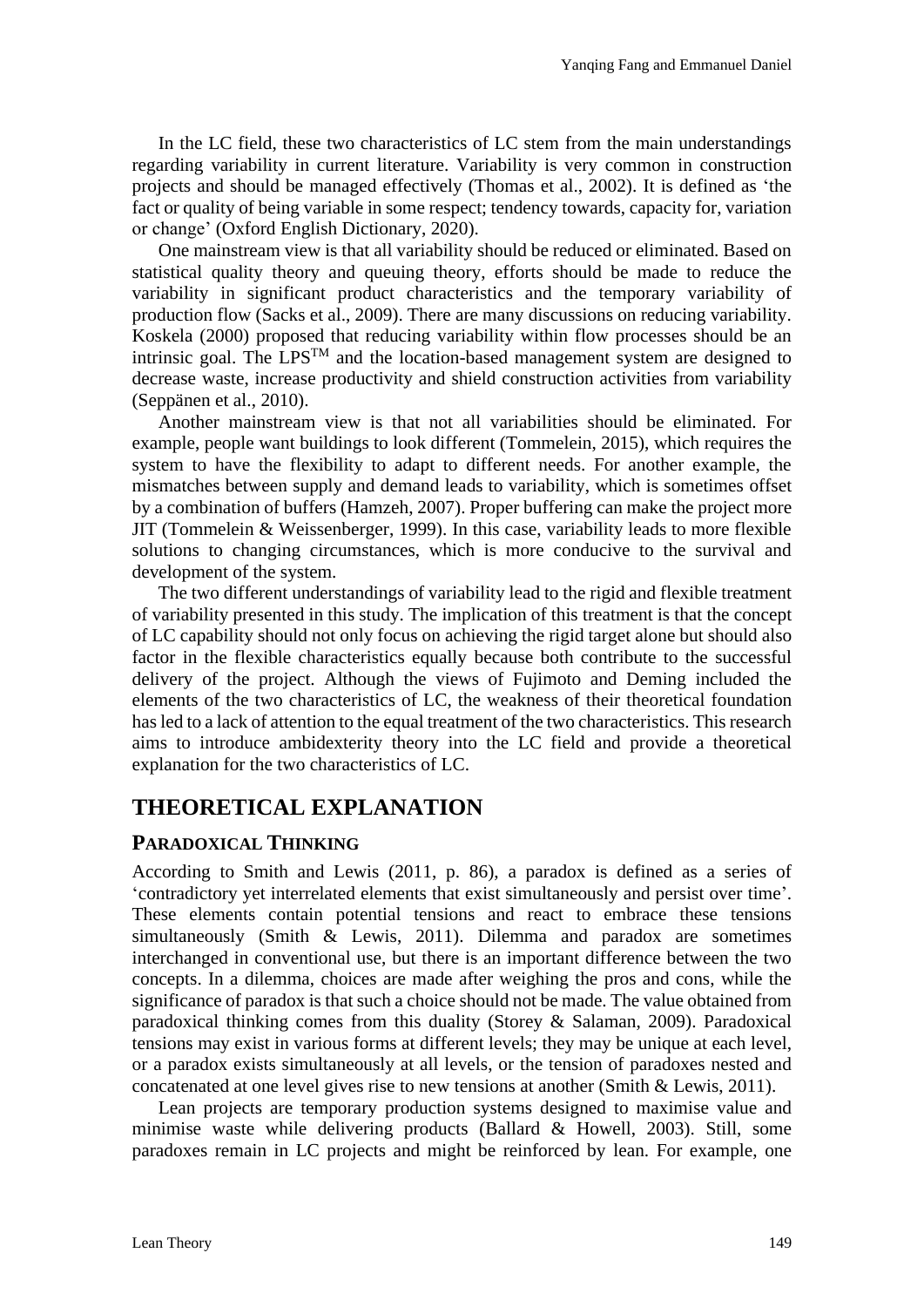paradox is JIT and buffers. Zero inventory is an ideal state. From the raw material to the delivery of the final product to the customer, interruptions will inevitably occur. Therefore, there must be some necessary inventory or buffer (Liker, 2004). A small inventory buffer may be suitable for construction to keep up with installation, but preparing a large buffer comes at a cost. Proper buffering can make the project more JIT (Tommelein & Weissenberger, 1999). Should we eliminate all buffers? JIT seems to reinforce paradoxical tensions. Another paradox that may be stressed by the lean approach is the paradoxical tension of standard operating procedures versus customised crafted solutions (Eaton et al., 2015). Lean thinking emphasises standardised work. Projects require rigorous standardised procedures to provide repeatable solutions, but when innovative or unexpected project tasks arise, customised crafted solutions are urgently needed, which may result in the dysfunction of standardisation policies (Eaton et al., 2015).

As a paradox is an intrinsic characteristic and dynamic factor of organisations, we need paradoxical thinking to manage paradoxical tensions. Managing paradox does not mean eliminating the paradox but rather tapping its incentive potential. Creatively capturing the two extremes, such as innovation and efficiency, is considered an effective means to manage paradox (Eisenhardt, 2000).

#### **ORGANISATIONAL AMBIDEXTERITY THEORY**

The concept of ambidexterity was first proposed by Duncan in 1976. It was argued that the management of the 'dual structure' is the core of the ambidexterity concept (Birkinshaw & Gibson, 2004). Although no unified definition of ambidextrous capability exists, at the organisational level, ambidexterity is generally considered to be a pair of contradictory and symbiotic paradoxical capabilities for organisations to perform different and often competing strategic actions at the same time (Simsek et al., 2009). The most widely used definition is the interpretation of ambidexterity by March (1991), namely exploration and exploitation.

Early research often claimed that ambidexterity is a competitive relationship (Simsek et al., 2009), and the discussion mostly centred on the opposition and conflict between exploratory and exploitative activities. However, the co-existence of exploration and exploitation in the same organisation is achieved by establishing mechanisms for the separation of time and space (Eriksson, 2013). Sequential ambidexterity refers to the temporal separation of exploration and exploitation activities in different sequences while structural ambidexterity emphasises the separation of business units for exploration and exploitation activities (Simsek et al., 2009). In the perspectives of opposition and conflict, the interdependent relationship between exploration and exploitation is ignored. In the context of a highly dynamic environment, sequential and structural ambidexterity has become more and more cumbersome and incapable of responding flexibly to the impact of external environment changes. Birkinshaw and Gibson (2004) put forward the concept of contextual ambidexterity, which is considered to represent a complementary process. Structural ambidexterity is achieved through activities that focus on alignment and adaptability when completed in separate teams or units while contextual ambidexterity is achieved when individuals allocate their time between adaptability-focused and alignment-focused behaviours (Birkinshaw & Gibson, 2004). Contextual ambidexterity requires the organisation to realise both exploitation and exploration internally and simultaneously and that exploitation and exploration are inseparable, interdependent, mutually integrated and embedded to generate synergy, not just a simple presentation in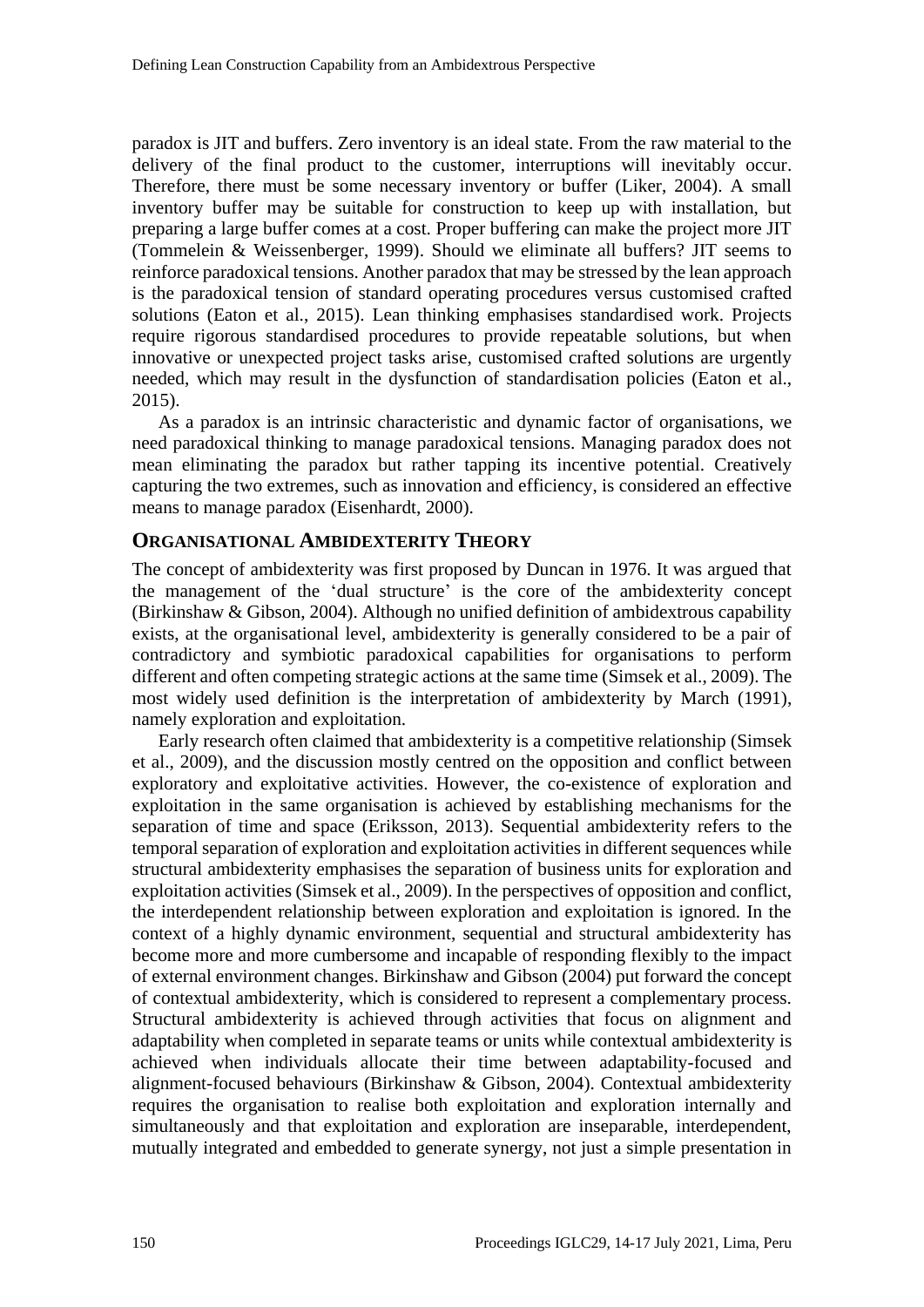the organisation (Raisch, 2008). The emergence of contextual ambidexterity takes the paradoxical lens, emphasising that the success of the overall organisation depends on simultaneous exploration and exploitation (Smith & Lewis, 2011). Smith and Tushman (2005) called for the realisation of ambidexterity through, paradoxical thinking. Andriopoulos and Lewis (2009) analysed how paradoxical thinking can promote a virtuous circle of ambidexterity. A paradoxical solution is to seek ambidexterity or ambidextrous organisation form that simultaneously creates tight and loosely coupled organisational structures (Storey & Salaman, 2009).

# **DEFINITIONAL ISSUES OF LC CAPABILITY**

#### **DEFINITION OF LC AMBIDEXTROUS CAPABILITY**

As revealed by the paradoxical tensions faced by LC project organisations, contextual ambidexterity is required for project organisations to have a better paradoxical solution. Contextual ambidexterity does not mean the separation of structures or sequence; instead, it emphasises striving for a balance between the two capabilities by attempting to allocate time between the activities of the two complementary capabilities (Birkinshaw & Gibson, 2004). LC capability includes both the ability to achieve the rigid goals of the project and the ability to respond flexibly to the uncertainty of the project, instead of discarding one of the two. It has the characteristics of contextual ambidextrous capability. In this study, LC ambidextrous capability is defined as follows:

> *LC capability is the capability that an organisation or individual has to achieve LC goals and an ambidextrous capability to solve both conflicting and interdependent problems. It embodies the philosophy, principles and methods of LC and is dedicated to solving the paradoxical tensions in an LC project.*

LC ambidextrous capability represents two capabilities that deal with opposing characteristics. Based on this duality, LC ambidextrous capability should be a twodimensional construct.

#### **LEAN CONSTRUCTION CAPABILITY DIMENSIONS**

Just as Fujimoto put forward the perspective of rational planning and evolutionary adaptation, rational planning focuses on efficiency and cost, which are a reflection of rigid capability, while evolutionary adaptation is a process of gradually building capability through experiment and trial and error learning, which is a reflection of flexible characteristics. As the ability to ensure the production schedule is not enough, the ability to produce quickly to order is equally important. It is not enough to achieve short-term benefits because only continuous learning and improvement can ensure the high performance of the production system and achieve the long-term goals (Fujimoto, 2007; Deming, 1982). The views of Fujimoto and Deming have the same underlying structure as what March said concerning ambidextrous dimensions.

According to March (1991), exploitative activities are always connected with the elements of refinement, implementation, selection and efficiency, whereas exploratory activities are always associated with the elements of search, variability, discovery and experimentation. The activities of organisational ambidextrous learning, innovation and adaptability refer to the same underlying constructs of exploration and exploitation but with different labels in different contexts (Raisch & Birkinshaw, 2008). Referring to March's (1991) ambidextrous dimensions, we divide LC capability into two dimensions: LC exploitative capability and LC exploratory capability.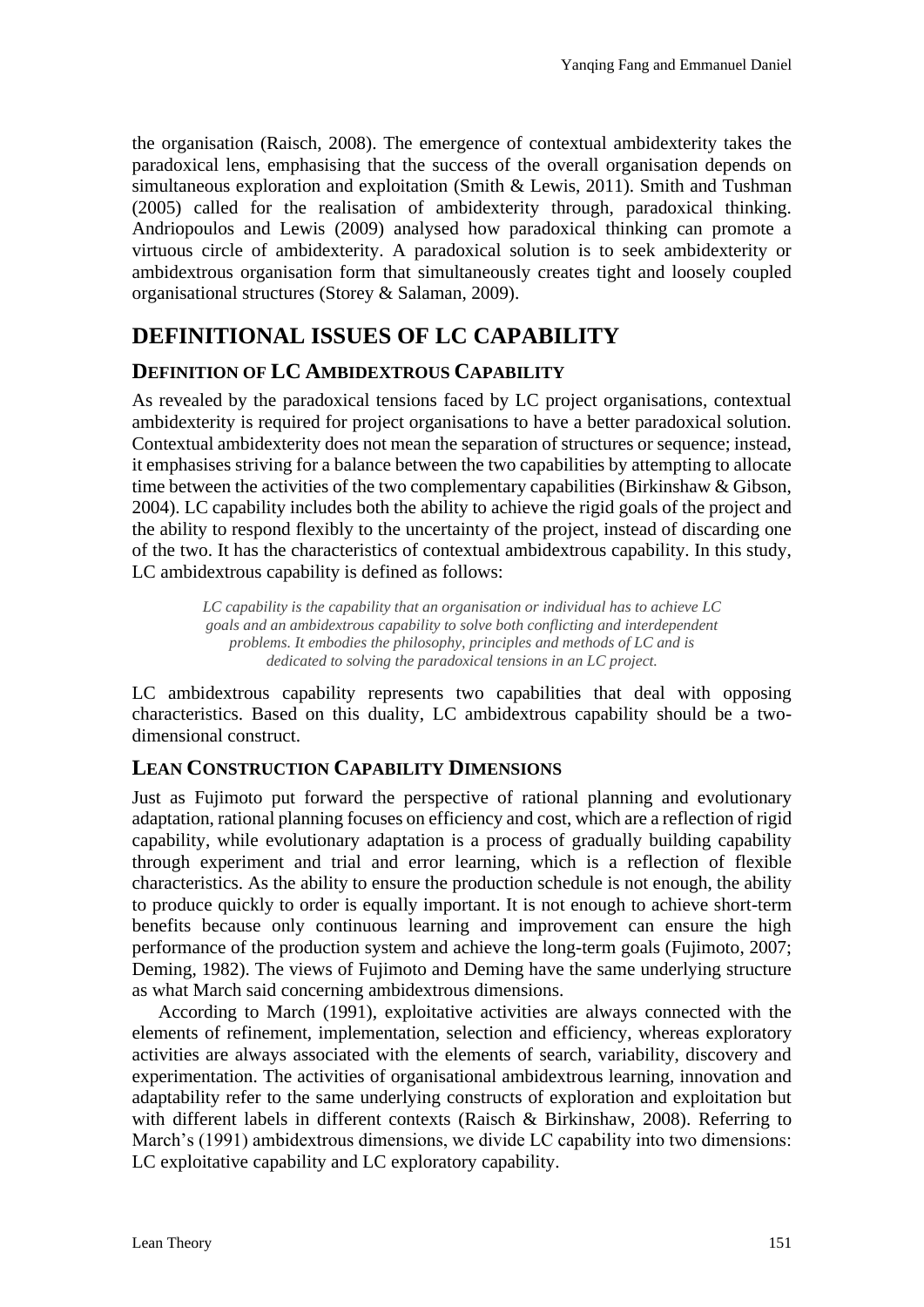#### **The LC exploitative capability dimension**

LC exploitative capability is a rigid capability that tends to eliminate all variabilities to achieve continuous flow, standardisation, modularisation and the ideal state of pursuing zero inventory. Unlike tolerance for variation, it refers to maintaining the consistency and efficiency of results. This capability pays more attention to the use of existing technology and knowledge in the organisation to obtain current benefits.

#### **The LC exploratory capability dimension**

LC exploratory capability is a flexible capability that tends to eliminate the waste caused by the inability to cope with variability. This kind of capability is derived from possessing multi-skilled resources and supplying them in plenty to be capable of moving between functions, absorbing fluctuations of demand while promising the sustainability of the system operation (Horman, 2001). LC exploratory capability also focuses on employee participation, tolerates variation, encourages employee trial and error and focuses on a culture of continuous improvement.

#### **THE DYNAMIC BALANCE OF THE TWO DIMENSIONS**

In a project life cycle, LC exploitative capability and LC exploratory capability are not permanent, and the two dimensions have dynamic capability characteristics. LC ambidextrous capability is presented as contextual ambidexterity. Requirements for project consistency, short-term efficiency and benefits and project constraints are the driving factors for LC exploitative capability while personalised needs, long-term benefits and continuous improvement are the driving factors for LC exploratory capability.

Under the driving force, the growth of LC exploratory capability can promote a culture of continuous improvement, promote long-term cooperation between suppliers and promote the accumulation of social capital, which is conducive to obtaining long-term benefits to achieve the continuous growth of LC exploitative capability (Eriksson, 2013). The growth of LC exploitative capability can enable short-term goals to be achieved continuously and obtain considerable benefits. It is the necessary economic guarantee for the development of LC exploratory capability, and it is the foundation for the better development of new technologies and products that meet the personalised needs of customers (Eriksson, 2013; March, 1991). The two capabilities exist at the same time and complement each other, thereby forming a virtuous circle, which promotes the LC ambidextrous capability to reach a dynamic balance.

### **DISCUSSION**

This section further discusses how the application of LC ambidextrous capabilities would benefit construction projects and which elements promote the balanced development of LC ambidextrous capability.

#### **APPLICATION OF LC AMBIDEXTROUS CAPABILITY**

The application of LC ambidextrous capabilities to resolve paradoxical situations has been demonstrated in the use of some lean tools. For example, the JIT method of lean, addresses the paradox of quality and efficiency (Storey & Salaman, 2009). Total quality management realises both customer-oriented and process-oriented requirements, thereby shortening cycle time and saving cost while improving customer satisfaction (Koskela et al., 2019). Deming Circle focuses on quality and efficiency through continuous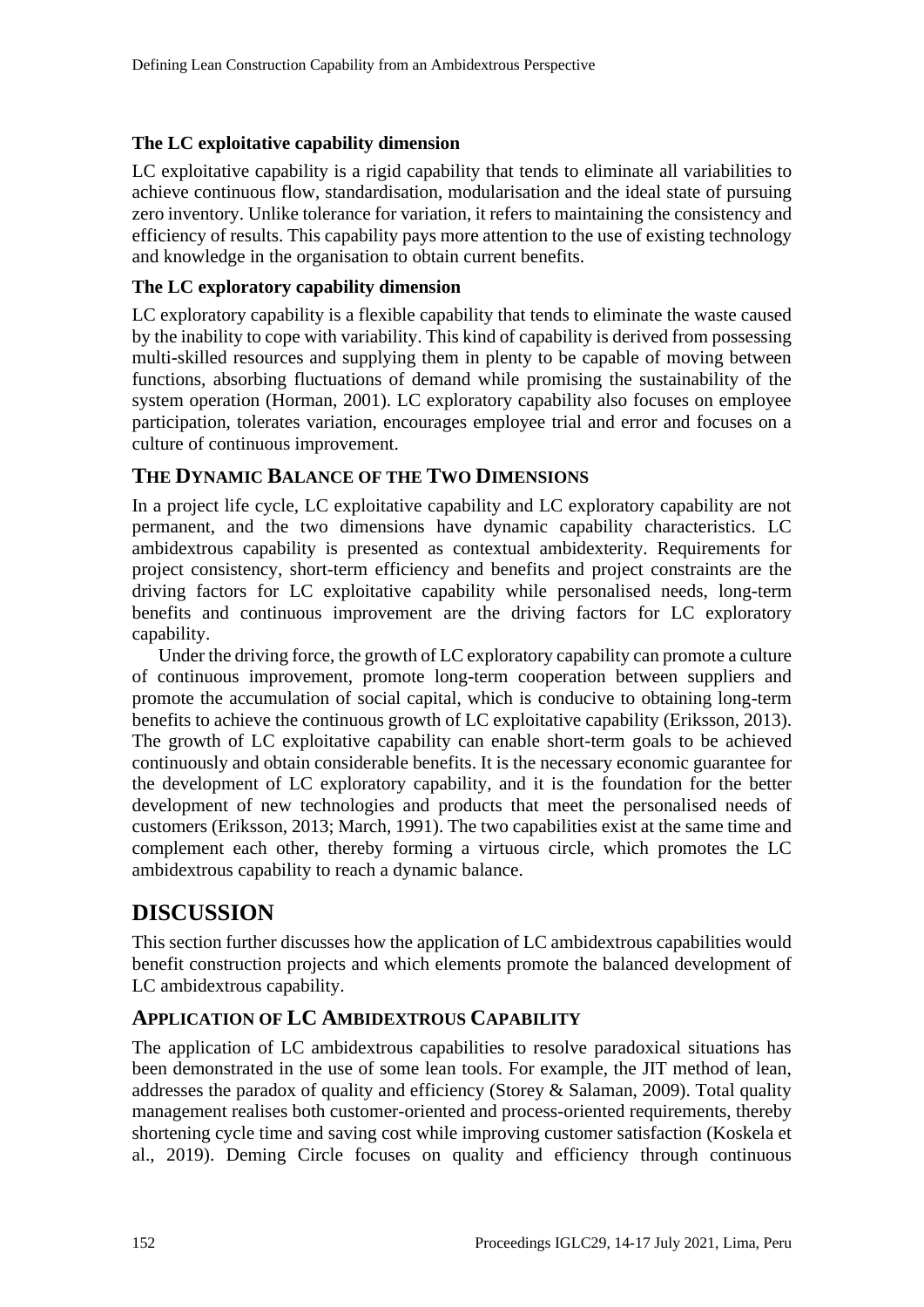improvement. A mass customisation strategy is designed to provide a variety of products for capturing customer needs while meeting the cost and lead time of mass production (Tillmann & Formoso, 2008). Other than focusing on the application of a certain tool to solve certain local problems in production management, LC ambidextrous capability can gradually be developed to more rich fields, such as the project organisational area. For example, LC ambidextrous capability can be used to resolve problems caused by the separation of the design and construction phases of a project and balance the contradiction between the interests of the individual and of all parties. Eriksson (2013) discussed the performance of structural ambidexterity, sequential ambidexterity and contextual ambidexterity in solving problems existing in the construction project organisation. Sequential or structural separation, such as focusing more on exploration in the early stages of a project and on exploitation at the end of a project during implementation, is more suitable for stable environments. The structural solutions to the problems caused by the separation of design and construction are insufficient, but contextual ambidexterity provides viable solutions to better balance those problems (Eriksson 2013).

#### **LC AMBIDEXTERITY PROMOTION FACTORS**

Gibson and Birkinshaw (2004) stated that a successful organisation should balance hard elements, such as disciplines, and stretch with soft elements, such as trust and support, in the organisational context. This section exemplifies and discusses below three factors that promote LC ambidextrous capability, because these factors can promote the dynamic balance of rigidity (exploitative) and flexibility (exploratory) of LC capability.

*Commitment and cooperation:* A better commitment network promotes mutual trust, information transparency and knowledge sharing among members as well as creates a better atmosphere of innovation to better promote the improvement of LC exploratory capability. The trust relationship continues to accumulate with the commitment network and close cooperation (Viana et al., 2011), and LC exploitative capability and LC exploratory capability promote and improve each other to achieve a dynamic balance. A common approach is the integrated project delivery collaboration model. Integration of lean and building information model concepts can also promote communication and collaboration (Sacks et al., 2009). LPS<sup>TM</sup> enables a short feedback circle of planning and corresponding, requires team members to make a solid commitment and encourages the acceptance of diverse perspectives in making decisions to avoid greater losses (Saurin & Rooke, 2020).

*Considering the project organisation as a production system*: The system view is a more holistic and integrated view, such as the Lean Project Delivery System<sup>TM</sup> (LPDS<sup>TM</sup>). Ballard (2008) emphasised the interdependence between functions and the integration of information and resources. The LPS<sup>TM</sup> is an important system tool that emphasises the authorisation of employees to plan and arrange specific tasks. However, planning activities also include buffering of work activities and focusing on overall efficiency rather than local efficiency. Functional resonance analysis is a method that can model variability propagation in LC (Saurin, 2016), thereby better predicting uncertainty and making up for the lack of flexibility from a systematic perspective in the plan. These system methods enable the short-term goals of a project to be effectively achieved, helping improve the LC exploitative capability. At the same time, the system view helps exploratory quality management practices focus on overall costs rather than local costs. It also focuses on learning feedback, buffer management, resilience engineering and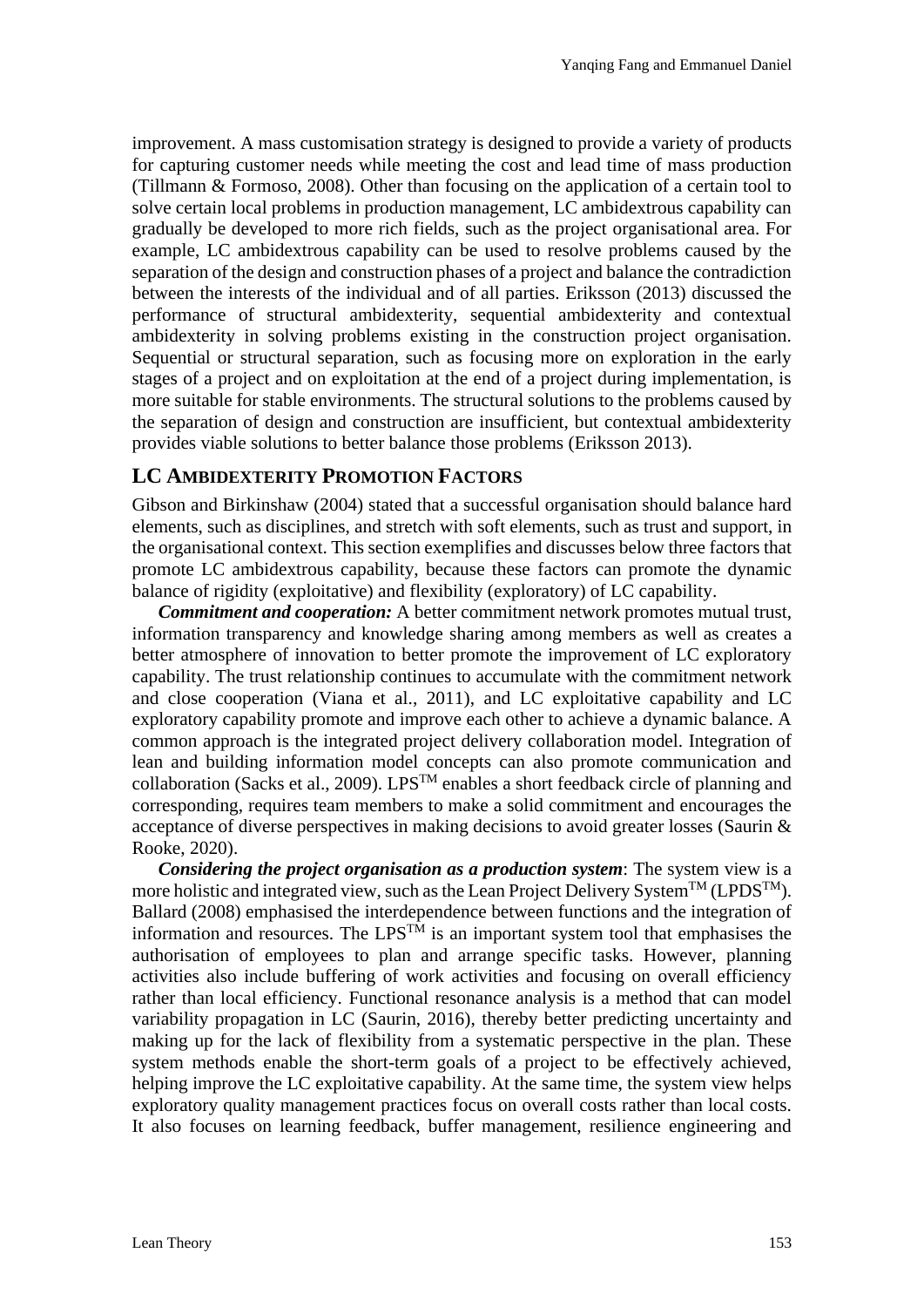sustainability that will help improve LC exploratory capability. LC exploitative capability and exploratory capability complement each other to achieve a dynamic balance.

*A culture that values organisational learning and continuous improvement*: Learning organisations can respond to new challenges more quickly and flexibly (Jiménez-Jiménez & Sanz-Valle, 2011). Disciplines and standards are used to guide the project to perform specific tasks, but standardisation is not a fixed implementation or a fixed layer. The standardisation of the LC project organisation is the basis for continuous improvement and a tool for empowering employees to achieve better innovation based on standards. The standardised process is a powerful guarantee to eliminate variability and improve product quality (Liker, 2004). It developed the LC exploitative capability. Organisational learning and continuous improvement are conducive to project members to continue exploring and innovating based on the implementation of standard operating procedures and the elimination of outdated and rigid standard processes. The two complement each other, and standardisation and continuous improvement are mutually reinforcing.

# **CONCLUSIONS AND FUTURE RESEARCH**

This research explores the ambidextrous characteristics of LC capability by reviewing the literature in the fields of LC, organisational ambidexterity and paradox in order to identify what LC ambidextrous capability is and how it benefits LC. The research finds that the rigidity and flexibility of LC stem from the main understandings of variability in current literature. The investigation reveals that the concept of LC capability has no clear definition, and it puts forward the view that LC capability is an ambidextrous capability. The study establishes that LC ambidextrous capability is a paradox consisting of two dimensions, namely LC exploitative capability and LC exploratory capability, which breaks the traditional view that LC capability is biased toward exploitation or exploration. The study argues that the exploitative and exploratory capabilities of LC are interdependent and should be achieved in a dynamic balance.

This study contributes to the current knowledge and future application of organisational ambidexterity theory to LC capability development. Different contradictory situations arise during the execution of a project. For example, should the focus be on efficiency or innovation? Should it be on short-term performance or longterm performance? Although Fujimoto, Deming and others already have some ideas that take the rigidity and flexibility of LC into consideration, they have not given the theoretical explanation behind the specific phenomenon. Given the lack of theoretical foundations, the understanding of the two characteristics may be insufficient and the project paradoxes may not be properly handled. Through the introduction of organisational ambidextrous theory, the definition of LC capability is clarified. This study provides theoretical guidance for practitioners to understand the ambidextrous characteristics of LC capability, clarifies why it is necessary to balance the relationship between LC exploitation capability and LC exploration capability and identifies the factors that promote the balance of LC ambidextrous capability.

This study brings new insight and opens a new debate on how LC ambidextrous capability could develop in the construction field. More applications at the organisation level need to be explored in future research, and the organisational characteristics that are most conducive to the balanced development of LC ambidextrous capability require further study using live real-life case studies. This research direction would be the future focus of the authors.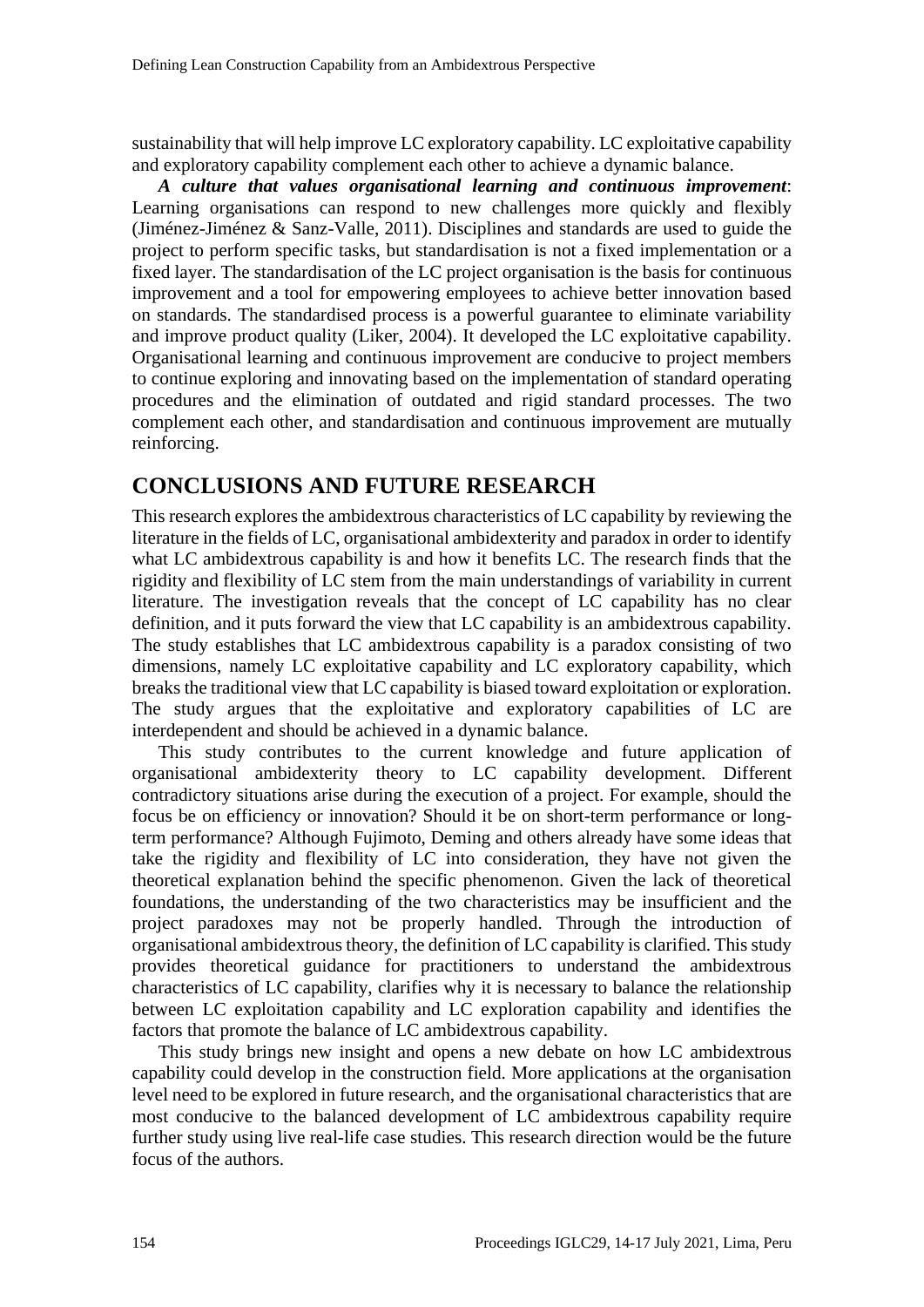### **REFERENCES**

- Andriopoulos,C.& Lewis,M. (2009).Exploitation-exploration tensions and organizational ambidexterity: Managing paradoxes of innovation. *Organ. Sci.*, 20 (4), 696–717.
- Ballard, G. (2008). The lean project delivery system: An update. *Lean Cont. J.* , 1–19.
- Ballard, G. (1999). Improving Work Flow Reliability. *7th IGLC Conf.* USA, 275–286.
- Ballard, G.,&Howell, G. (2003). Lean project management. *Build.Res.Inf.*,*31*(2),119–133.
- Ballard, G., & Tommelein, I. (2012). Lean management methods for complex projects. *Eng. Proj. Organ. J.*, *2*(1–2), 85–96.
- Birkinshaw, J., & Gibson, C. (2004). Building ambidexterity into an organization. *MIT SLOAN Manag. Rev.*, *45*(4), 47.
- Deming, W. E. (1982). Out of the crisis, Massachusetts Institute of Technology, Cambridge, MA.
- Eaton, B., Elaluf-Calderwood, S., Sørensen, C., & Yoo, Y. (2015). Distributed tuning of boundary resources: The case of Apple's iOS service system. *MIS Q. Manag. Inf. Syst.*, *39*(1), 217–243.
- Eisenhardt, K. M. (2000). Paradox, Spirals, Ambivalence: the New Language of Change and Pluralism. *Acad. Manag. Rev.*, *25*(4), 703–705.
- Eriksson, P. E. (2013). Exploration and exploitation in project-based organizations: Development and diffusion of knowledge at different organizational levels in construction companies. *Int. J. Proj. Manag.*, *31*(3), 333–341.
- Formoso, C., Bølviken, T., Rooke, J., & Koskela, L. (2015). A conceptual framework for the prescriptive causal analysis of construction waste. *23rd IGLC Conf. of the Int. Group for Lean Const.*, Perth, Australia, 454–461.
- Fujimoto, T., Miller, B. (2007). *Competing to Be Really, Really Good: the behind-thescenes drama of capability-building competition in the automobile industry* (Vol. 22). Tokyo: International House of Japan.
- Fujimoto, T. (2014). The long tail of the auto industry life cycle. *J. Prod. Innov. Manag.*, *31*(1), 8-16.
- Hamzeh, F., Tommelein, I., Ballard G, et al (2007). Logistics Centers to Support Project-Based Production in the Construction Industry. *15th IGLC Conf.* USA, 181-191.
- Hopp, W. J., & Spearman, M. L. (1996). *Factory physics: foundations of manufacturing management*. Irwin/McGraw–Hill.
- Horman, M. J. (2001). Modeling the Effects of Lean Capacity Strategies on Project Performance. *Proc. 9th Annual Conf. of the Int. Group for Lean Const.,* Singapore.
- Jiménez-Jiménez, D., & Sanz-Valle, R. (2011). Innovation, organizational learning, and performance. *J. Bus. Res.*, *64*(4), 408–417.
- Koskela, L. (1992). *Application of the New Production Philosophy to Construction*. CA. Technical Report No. 72. CIFE.
- Koskela, L. (2000). An exploration towards a production theory and its application to construction. In *VTT Publications*.
- Koskela, L., Tezel, A., & Patel, V. (2019). Theory of Quality Management: Its Origins and History. *27th IGLC Conference*, Dublin, Ireland, 1381–1390.
- Liker, J. (2004). The Toyota Way: Fourteen Management Principles From the World's Greatest Manufacturer. In *McGraw-Hill*.
- March, J. G. (1991). Exploration and Exploitation in Organizational Learning. *Organ. Sci.*, *2*(1), 71–87.
- Oxford English Dictionary, 2020. Accessed March 24, 2021. [https://www.oed.com/view/Entry/221513?redirectedFrom=variability#eid.](https://www.oed.com/view/Entry/221513?redirectedFrom=variability#eid)